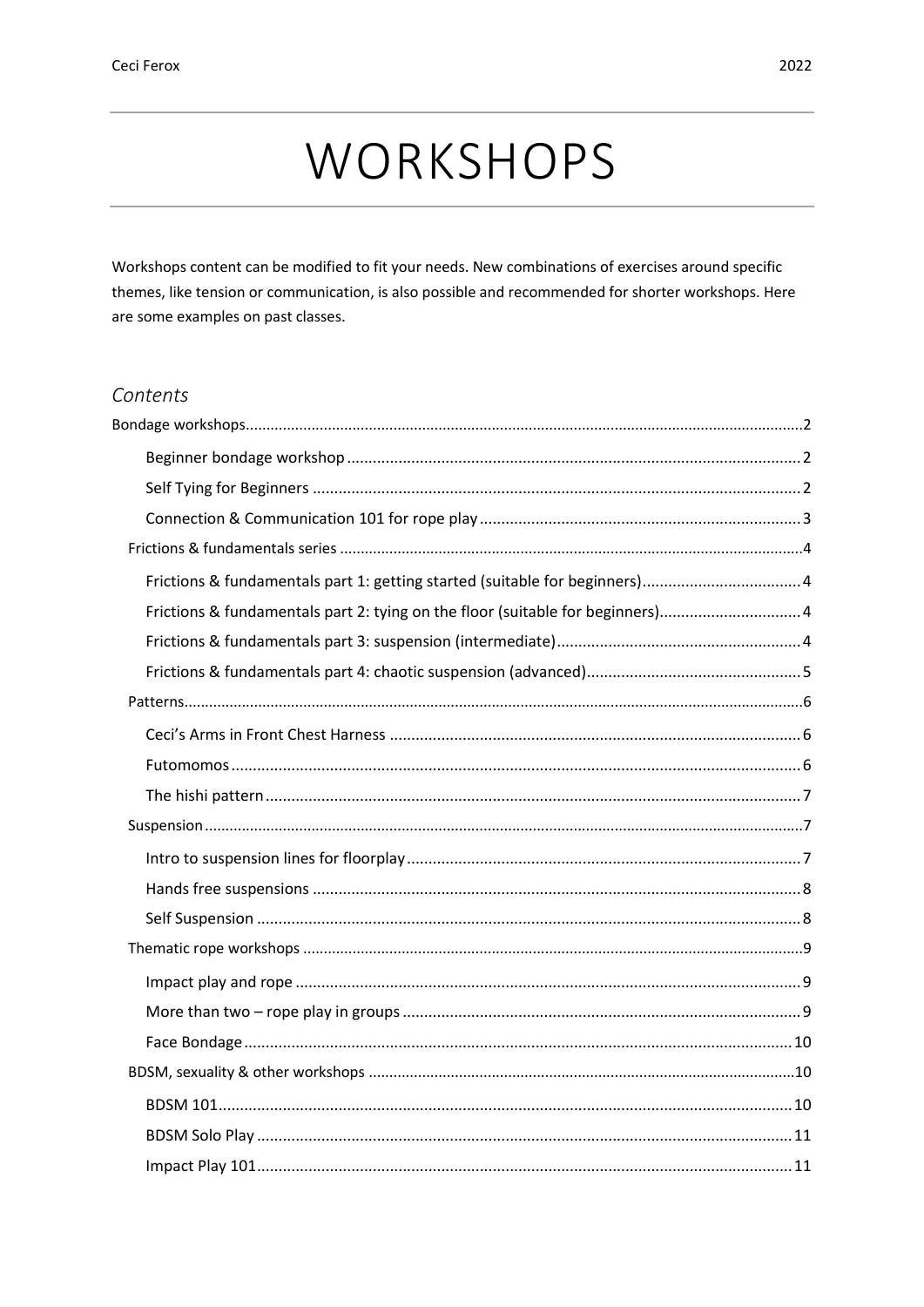## <span id="page-1-0"></span>*Bondage workshops*

## <span id="page-1-1"></span>Beginner bondage workshop

What is rope all about? Is it the feeling of being captured or the touch of rope on skin? Is it estethics and beauty? Or emotion and connection, a way to create a bubble? Is shibari about nerding out on ties and the rope we make them with?

Come to this workshop to find out what rope is for YOU. We will discuss communication and safety, try out some basic techniques, and most important of all, have lots of fun with rope! Exercises are done in pairs, but you can register as a single and find a tying partner at the workshop.

Requirements: No previous experience of ropes needed. Wear something comfortable that you can move in.

Content includes:

- Negotiation and safety
- Connection and communication exercises
- Rope handling exercises
- Larkshead

## <span id="page-1-2"></span>Self Tying for Beginners

Join this workshop to learn bondage basics for self tying. This workshop is specifically aimed to get the most out of solo play with rope.

By tying ourself we can not only understand rope techniques better, but also get an embodied understanding of what rope does to our body. We can use self tying for pleasure, meditation, training, emotional processing, as a social practise shared among other rope enthusiasts, and many other things.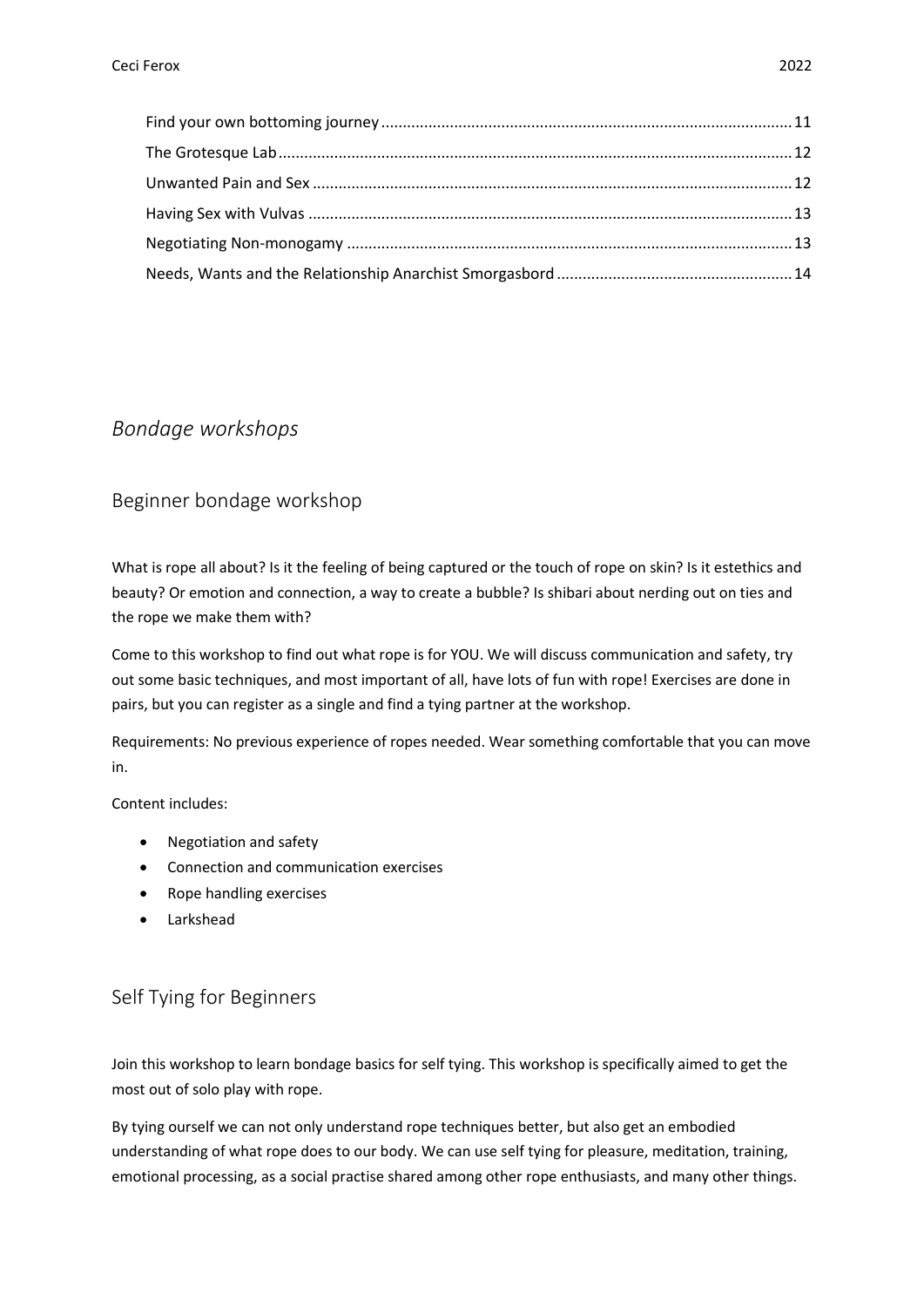This is a workshop that will help you explore self tying while learning the basics of bondage technique. We will talk about desires and needs, self-care and safety. We will also do practical exercises for different kinds of self tying and practice tying techniques.

What you need to take with you: 3 ropes. A notebook and a pen. Snacks and a water bottle.

Contents include:

- Single column and double column ties (cuffs)
- Basic patterns for self tying
- Exploration of different kinds of self tying
- Safety and negotiation
- Conversations in the group

#### <span id="page-2-0"></span>Connection & Communication 101 for rope play

Building a connected and impactful rope scene might sometimes feel like alchemy and mystic telepathic powers. It's not. It is actually built on very concrete techniques that you can learn, practice and become good at.

This workshop explores how to create connection and intensity in rope bondage play. Ceci will talk about bodies, connective techniques and narratives to give you tools to create more satisfying play sessions. The goal is to make connection feel easier and less like telepathy.

Themes can include:

- Body-mind connection: Body positions, relationships between bodies and the influence of bodies on minds
- Deep dive into technical elements of building connection: intention, rhythm, time and proximity
- Themes, narratives and roles as ways for all participants to have agency in play

The workshop can include:

- Lecture content
- Practical exercises
- Writing and conversation based exercises

Prerequisites: You need to know the basics: larkshead, single column tie, tension and rope flow. This is a partnered workshop, please find a pair in advance. Prerequisites depend on workshop contents.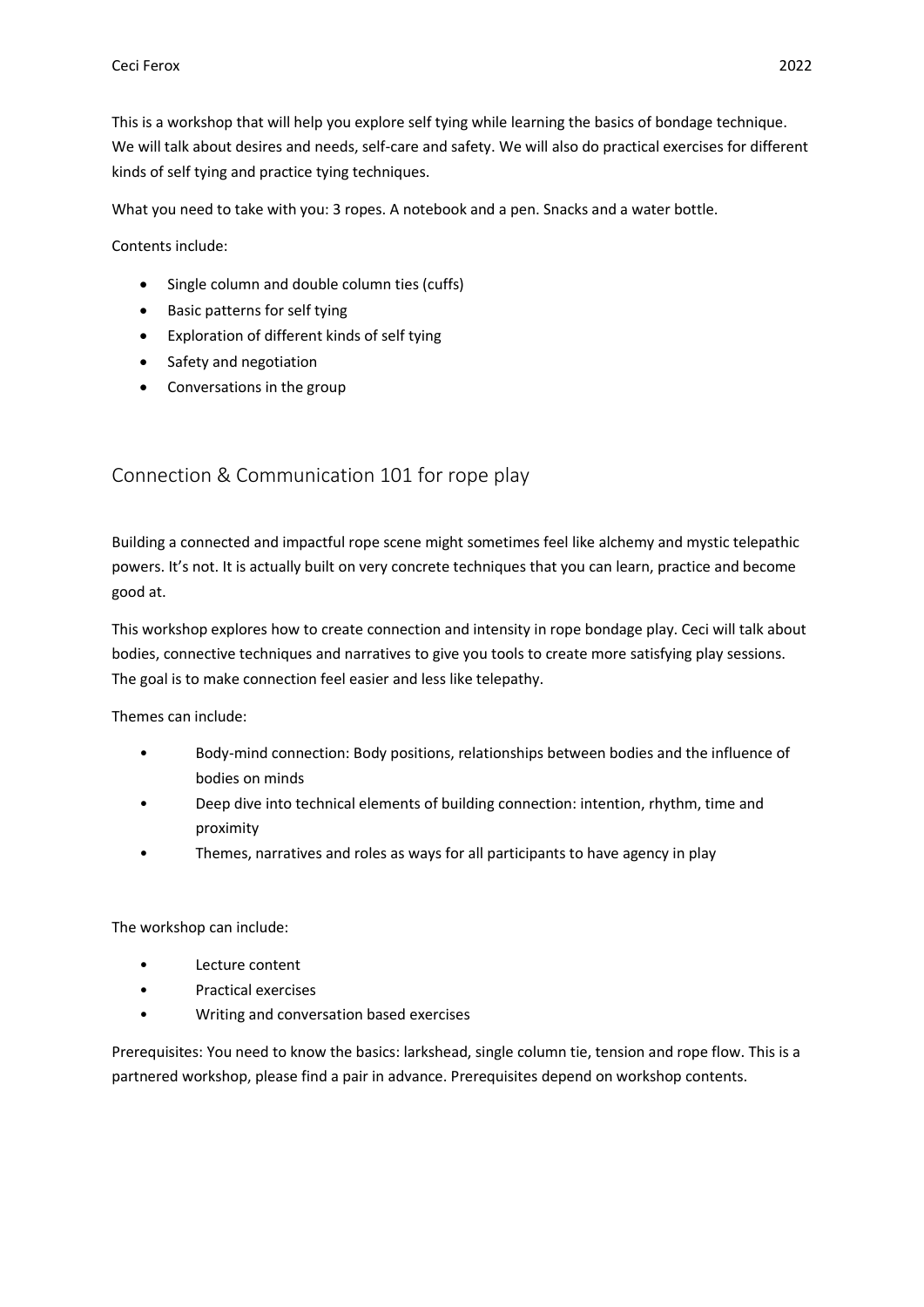# <span id="page-3-0"></span>*Frictions & fundamentals series*

## <span id="page-3-1"></span>Frictions & fundamentals part 1: getting started (suitable for beginners)

In this workshop you will learn the very basics of tying. We will go through how to make a larkshead and how to use the rope and rope tension in a way where we can communicate intention efficiently. We will also look at basics of body mechanics, safety and negotiation. The content includes an introduction to the single column tie.

Participant requirements:

- No prior knowledge needed.
- No physical requirements for participants.
- Exercises are done in pairs, you can either register together or find a partner at the workshop.

# <span id="page-3-2"></span>Frictions & fundamentals part 2: tying on the floor (suitable for beginners)

Frictions make the safety and functionality of any tie. In this workshop we will dive deeper into the frictions for tying on the floor so we can efficiently communicate with our partner. We will practice using counter tension, the direction changer/half hitch and munter hitch. The content also includes two knots for the single column tie and discussing the functional properties of each. We will continue to learn proper rope handling technique.

Participant requirements:

- You can make some kind of single column tie or larkshead.
- No physical requirements for participants.
- Exercises are done in pairs, you can either register together or find a partner at the workshop.

## <span id="page-3-3"></span>Frictions & fundamentals part 3: suspension (intermediate)

Frictions are the building blocks of any tie, be it a pattern or just freestyle. They make the structure and safety of a tie. In this workshop we will learn the basic frictions used for suspension worthy structures (munter hitch variations, X-friction, L-friction, half moon) and suspension lines (flag friction, half hitch, the yuki knot, slip knot).

We can also practice suspending from a bamboo and alternative suspension line frictions depending on the participants' level and interest. The workshop includes fundamentals of suspension safety. It is possible to stay on the floor or only do partial suspension in this workshop.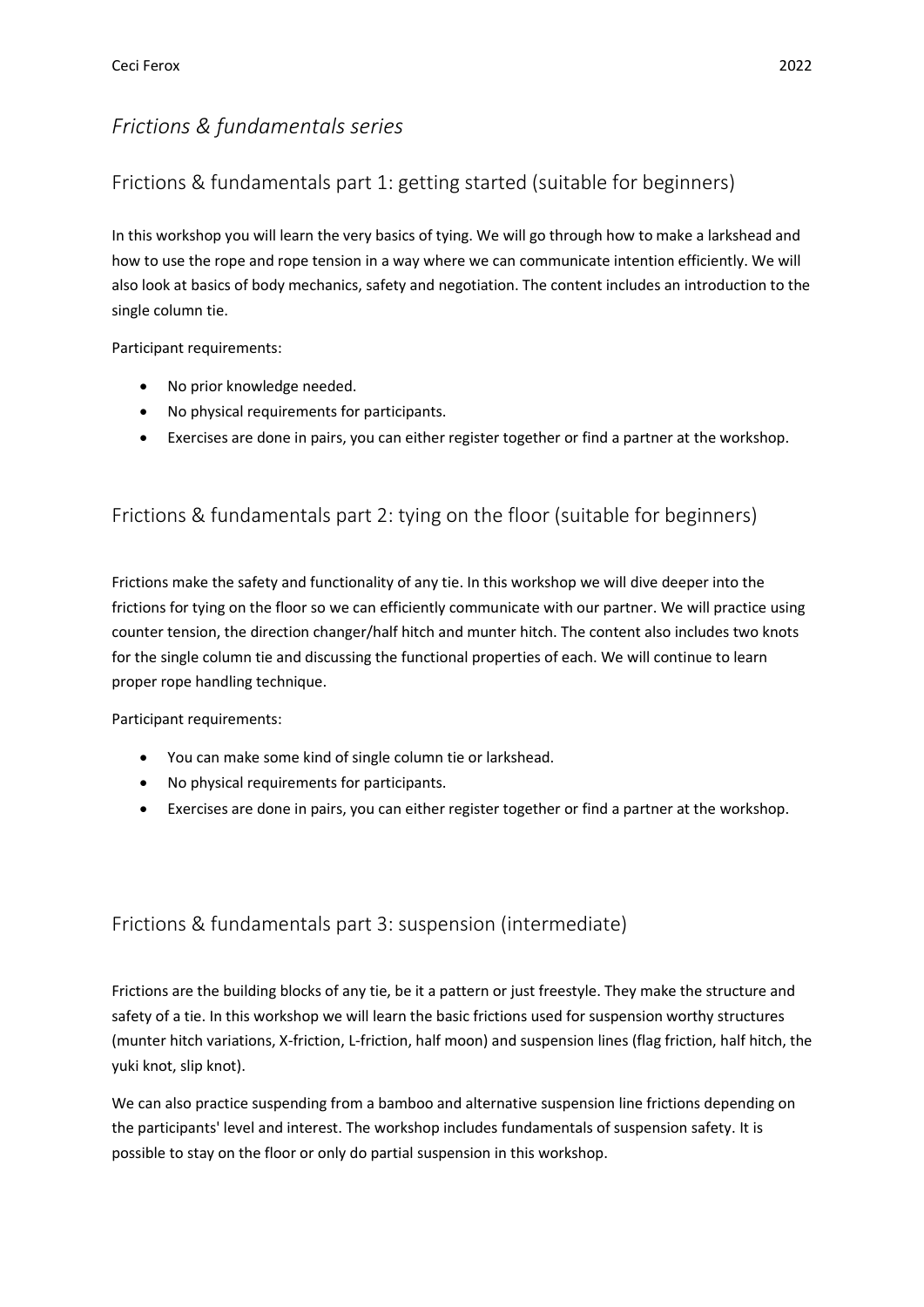#### Ceci Ferox 2022

Participant requirements:

- Solid understanding of the fundamentals for the floor (single and double column ties, ladder, half hitch, munter hitch).
- Capability to make informed, negotiated decisions.
- No physical requirements for participants.
- Exercises are done in pairs, please find a partner in advance.

# <span id="page-4-0"></span>Frictions & fundamentals part 4: chaotic suspension (advanced)

Tying without patterns is a good way to learn about tension, frictions and placement of rope. Freestyling, going back to basics and breaking rules will help you understand the material you are working with. It will also free your mind for play. Unpredictability might help access deeper levels of connection.

In this workshop we will go through different drills that will help your creativity and communication. We will look at, touch and test the rope to understand cause and effect. We use single and double column ties, frictions and suspension lines to create ties for everybody and every body.

You should take an active and attentive mind with you - tested and tried patterns are always safer than free flow, and this has to be taken into consideration. We will discuss safety concerns in the workshop.

Participant requirements:

- Good understanding of the fundamentals of tying on the floor and doing suspensions (single & double column tie, ladder, half hitch, munter hitch, X-friction, L-friction, half moon and suspension line frictions and locks).
- Knowledge on nerve impingement and basic suspension safety.
- Understanding of own and partner's limits and capability to make informed, negotiated decisions.
- This should not be your first suspension workshop, but it is possible to stay in semi suspensions and close to the floor if you're unsure of your skill level.
- No physical requirements for participants.
- Exercises are done in pairs, please find a partner in advance.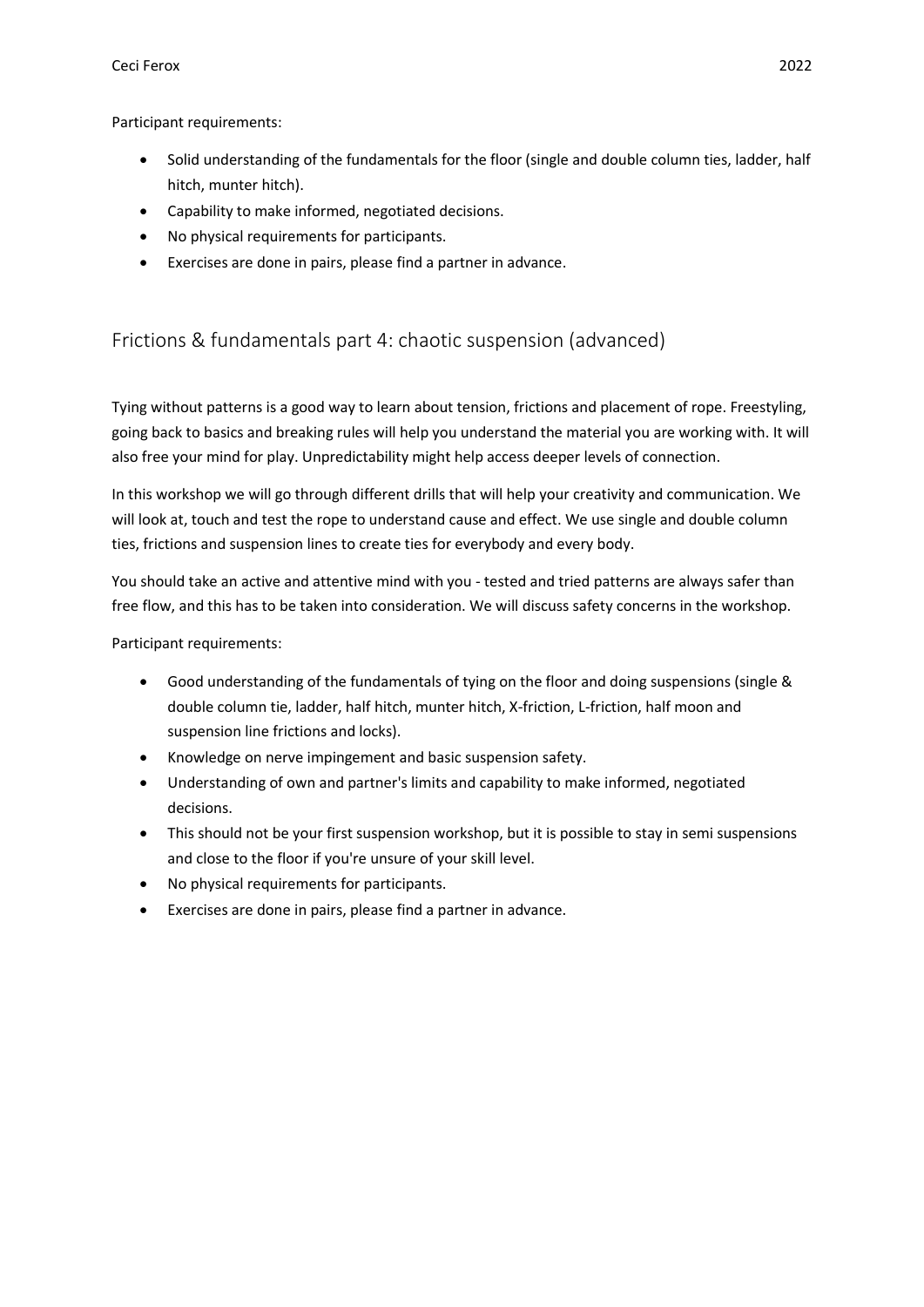## <span id="page-5-0"></span>*Patterns*

## <span id="page-5-1"></span>Ceci's Arms in Front Chest Harness



This technical rope workshop will focus on a versatile and simple upper body harness designed by Ceci that can be adapted for different bodies. The base form of the harness has the hands tied in the front. We will also look at some other hand position options. The workshop also sneakily teaches you rope tension and placement on different bodies.

Participant requirements: knowledge of basic tension, placement and frictions in upper body ties

## <span id="page-5-2"></span>Futomomos

In this workshop, we will get familiar with futomomos. How do they work and how do we tie them? We will learn three different takes on tying the leg so the heel touches the butt: fast futomomo, hishi futomomo and the agura tie. You will also have a chance to test the ties in suspension. It is possible to self-tie in this workshop.

Requirements for participants: Solid knowledge of a single column tie, basic knowledge on frictions. People getting tied should be able to bend their knees for longer periods of time.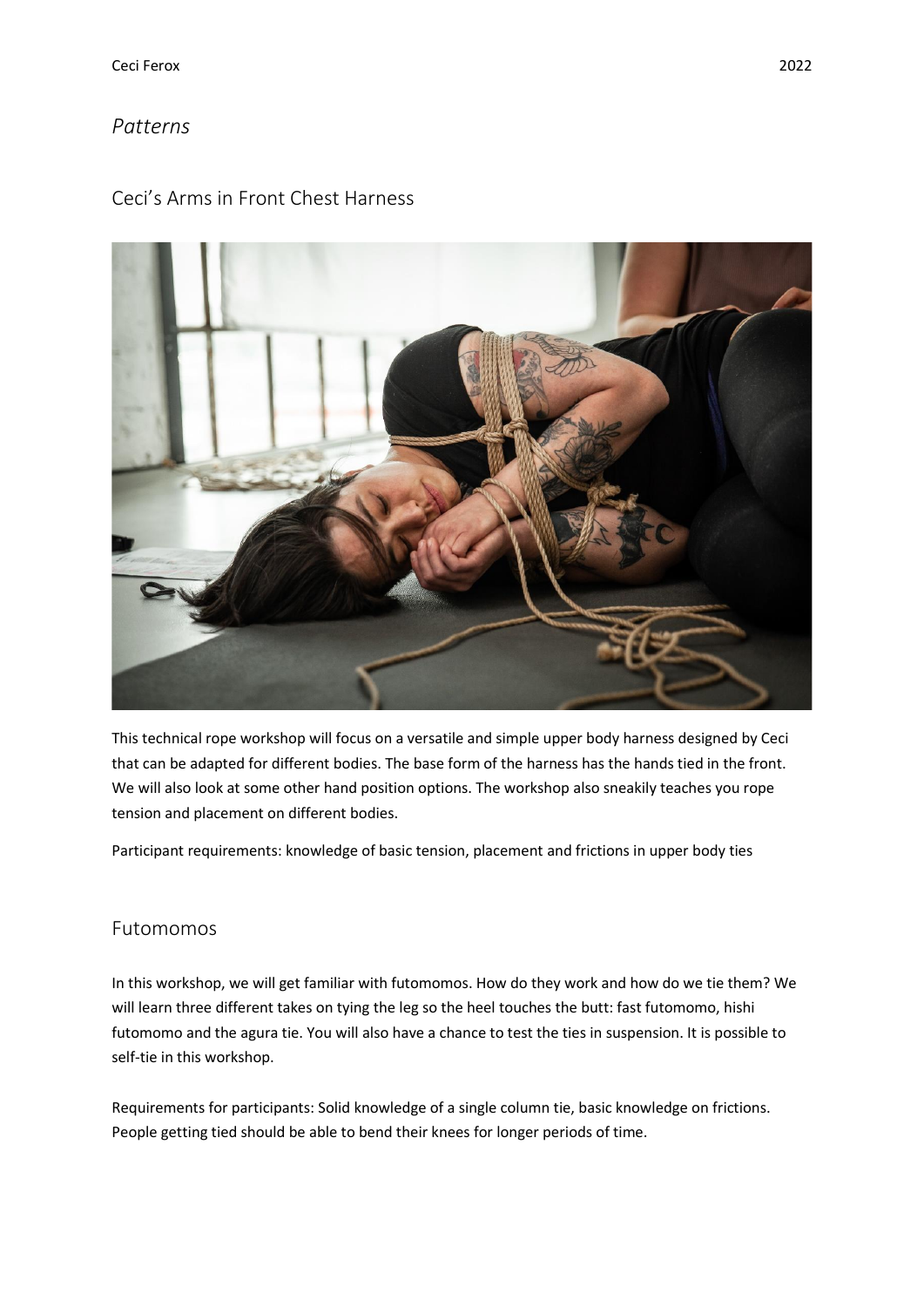Contents include:

- Basic futomomo & fast futomomo
- Hishi futomomo
- Agura tie
- Suspension line basics & safety

## <span id="page-6-0"></span>The hishi pattern

The hishi or hoshi (diamond) pattern is quite pretty, but also functional. It doesn't divide the body with vertical lines, but diagonally which can make the tie feel more fexible and divides the pressure of the ropes more evenly on the whole tie.

In this workshop we will learn two hishi variations by tying upper body harnesses. If we have time, we will look at how to apply what we have learned on other parts of the body.

Participant requirements: This is a good continualtion workshop for people who have attended the frictions workshop as we will work with the direction changer, munter hitch, and half moon friction. Also others who know these frictions can attend the workshop. One of the ties is a [box](https://crash-restraint.com/blog/files/44.png) tie, so it would be good if the people getting tied would be able to get their hands into the box tie position.

Contents include:

- Reviewing frictions
- Hishi chest harness
- Hishi TK

## <span id="page-6-1"></span>*Suspension*

## <span id="page-6-2"></span>Intro to suspension lines for floorplay

You're enjoying floor play but you want to explore new elements? Or you dream about doing suspensions one day and want to get started in a soft way?

Welcome to this workshop, where we learn easy ways of using suspension lines in floor play. We will use the lines to support, guide and shape the body while keeping most of the body's weight on the ground.

This workshop is guided by elements of floor play: connectedness, movement, improvisation, change and lower risks. It offers ideas and skills for all skill levels.

Topics of the workshop include: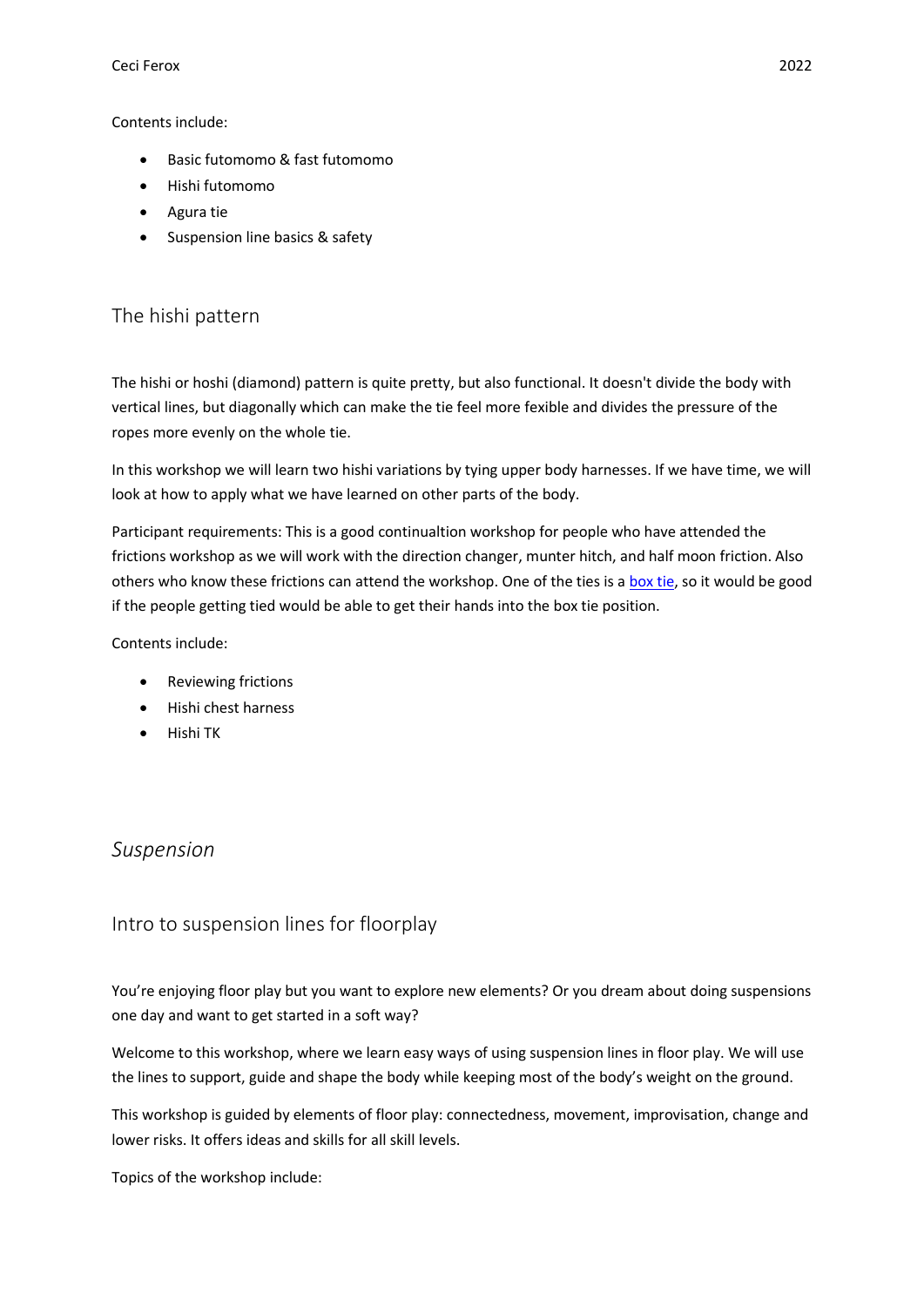- Suspension line safety
- Suspension line frictions and locks
- Practical exercises on using suspension lines in floor play

Requirements for participants: Solid understanding and experience of tying the single column tie and floor play frictions (half hitch, munter hitch). Ability to communicate and negotiate with your partner.

#### <span id="page-7-0"></span>Hands free suspensions

Suspensions often rely on a tie that fixes the hands in one position. In this workshop we will explore suspensions, where the hands can be moved into different positions. This is a good workshop for people who are ready to move into practicing suspensions as the ties are not as hard on the nerves. We will also look at suspension line technique.

Requirements: solid understanding of a single column tie, frictions and some chest harness.

Contents include:

- Suspension safety
- Chest harness
- Suspension line basics
- Full or semi-suspension
- Side suspension
- Face down suspension

#### <span id="page-7-1"></span>Self Suspension

Self suspension is a very dynamic artform. You can create interesting shapes and sensations, explore how moving inside the ropes affects your center of gravity, your weight in the ropes, and sense even small differences in your tying immediately. You can explore where ropes feel good or bad, and where they feel bad in a good way. You find which parts of your body are strong, and you can put trust in the parts that feel weak to teach your body that you are capable and enough.

In this workshop we will work both close to the floor and standing up. We will create one M-shaped suspension while standing up. Close to the floor, we will explore movement and different positions.

Participant requirements: Solid understanding of the single column tie, basic rope handling skills, basic experience with suspension line management.

Contents can include:

- Self suspension safety
- Suspension line basics for self suspension
- Ceci's chest harness for vertical self suspension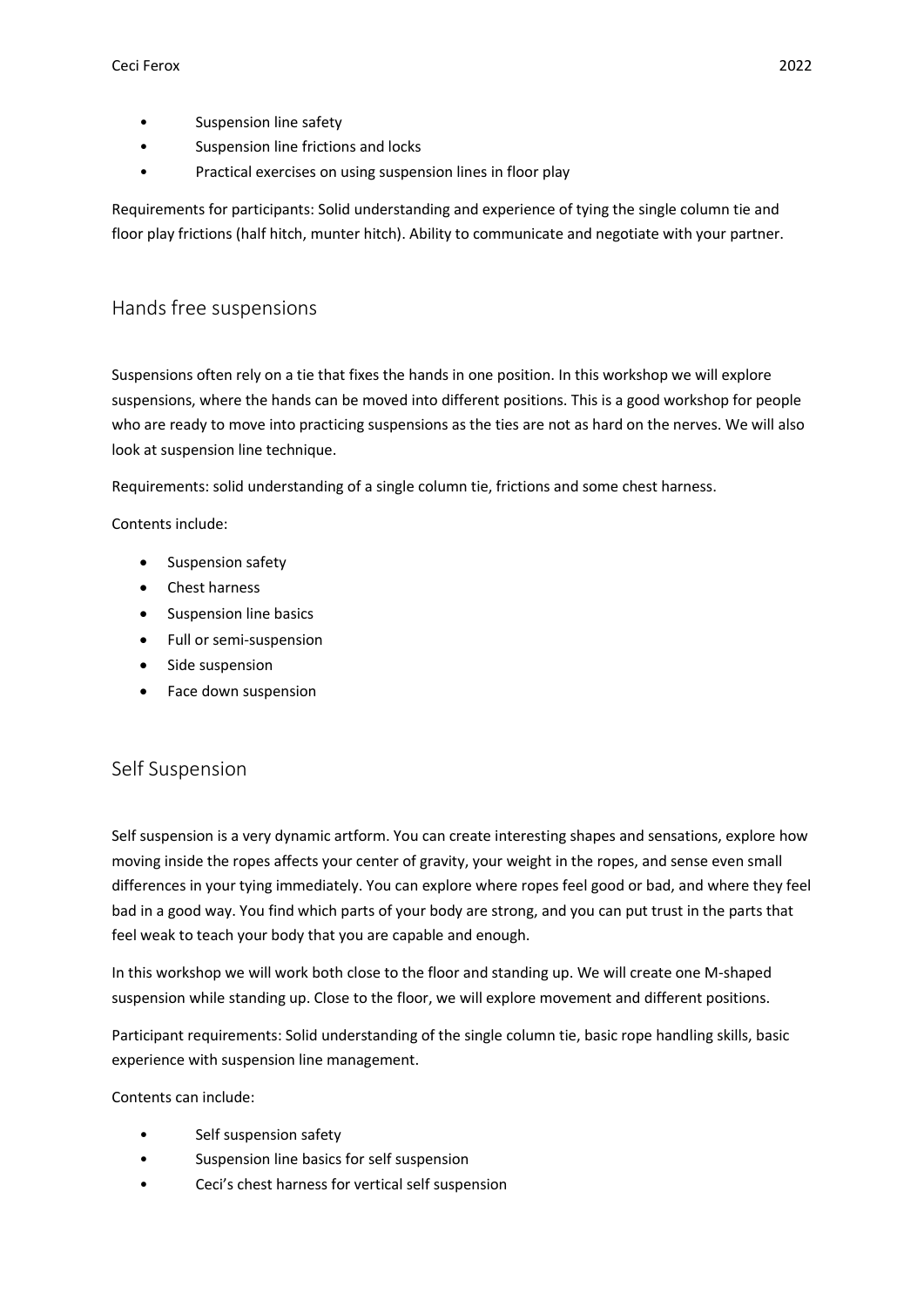- Hishi chest harness for self suspension
- M-shaped suspension
- Face down suspension
- Vertical suspension with futomomos
- Single column tie suspensions
- Creativity and improvisation

## <span id="page-8-0"></span>*Thematic rope workshops*

#### <span id="page-8-1"></span>Impact play and rope

This workshop is about impact play and ties that goes with it. We will look at how to use your body and the rope as implements for impact play in a safe and pleasurable way for all parties involved. We will also go through three ties that go well with impact play. This is a multi-level workshop that you can attend in pairs or bigger constellations.

CW: The workshop will include punching and kicking (not mandatory for participants).

Requirements: solid understanding of a single column tie, basic knowledge on frictions.

Contents include:

- Impact play safety and negotiation
- Basics on different kinds of pain
- Suspension & floor ties for impact play
- Deep, thuddy impact with body and/or implements
- Surface, stingy impact with body and/or implements

#### <span id="page-8-2"></span>More than two  $-$  rope play in groups

Shibari is almost always done in couples, and sometimes we want to mix it up a little! Playing in a group makes opportunities for new kindss of dynamics and play. In this workshop we will guide you through different drills and exercises to get your creativity flowing. We will explore the world of group play in a safe and fun way.

You can sign up as singles, couples, triplets, quadruplets or whatever you want! Be prepared to tie with new people in this workshop. Switching is encouraged but not mandatory.

Requirements for participants: solid communication skills, basic skills with rope (single column tie, rope handling and frictions).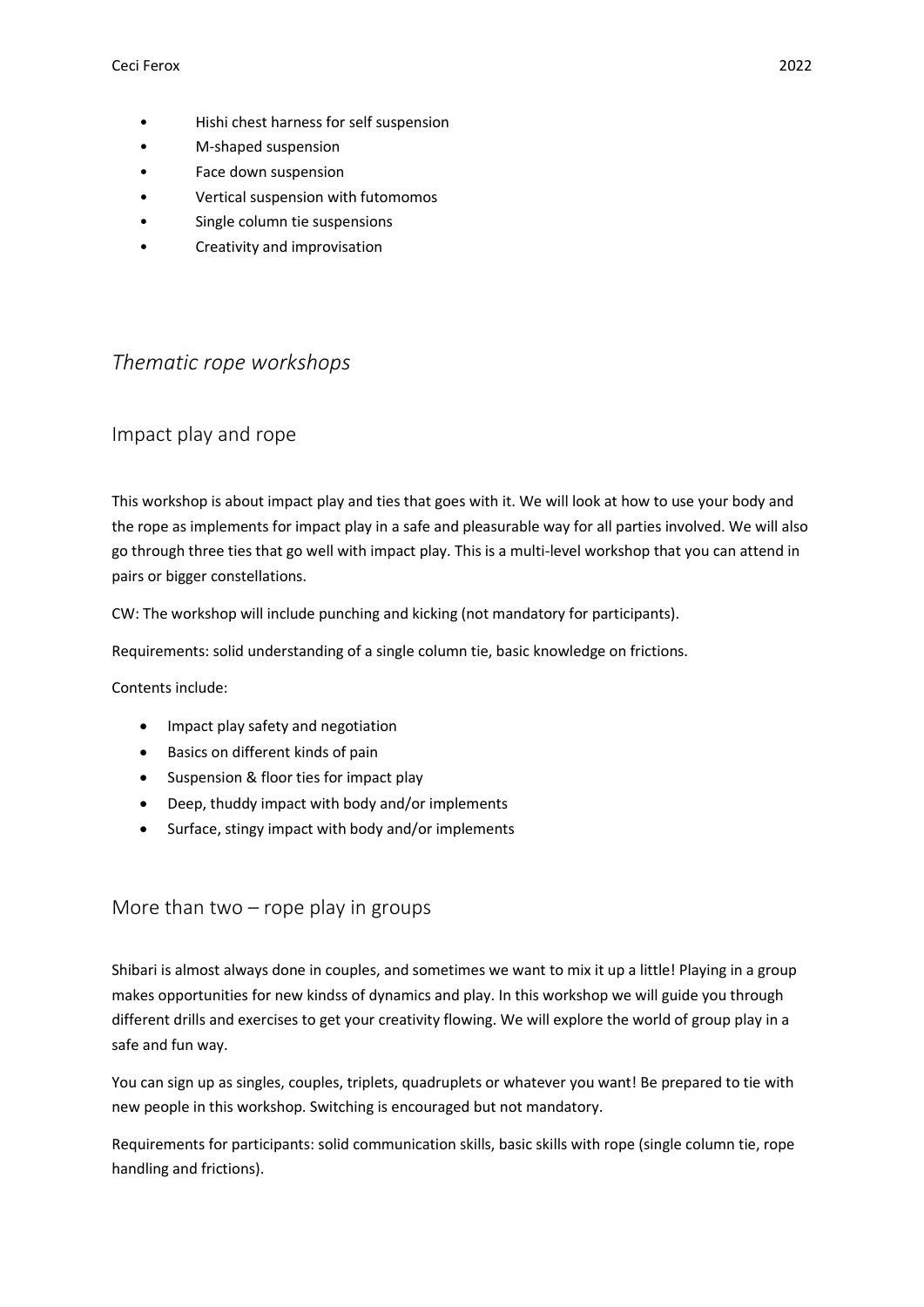Contents include:

- Negotiation for group scenes
- Different roles in group play
- Exercises for finding a good dynamic in a small group
- Big group play exercises

## <span id="page-9-0"></span>Face Bondage

The face is sensitive place to tie. It's the home of many of our senses, the center of expression and has a big impact on our emotions. In this workshop we will explore tying the face with rope and string. We will augment and distort features, tease, stimulate and deprave the senses.

Please come to the workshop with a person you trust to carry your vulnerability. Bring with you 2 ropes and jute, hemp or cotton string (1-3 mm).

Contents:

- Tying the face with string and rope
- Stimulation and deprivation of senses
- Augmentation and distortion of features

## <span id="page-9-1"></span>*BDSM, sexuality & other workshops*

#### <span id="page-9-2"></span>BDSM 101

Are you into, interested or curious about kink and BDSM? Do you flag black, grey and the shadier shades? This lecture/workshop is for all of you lovely baby kinksters and newbie perverts. We will learn about different kinks, what it means to have them and what's important when starting your journey with kink play. You will have a chance to reflect on your own identity, sexuality and preferences.

The workshop exercises are done solo and discussed with the group. Participation is based on writing and talking. There will also be some BDSM toys to look at, touch and test.

Contents include:

- What is BDSM?
- What am I interested in?
- How to start playing in a consensual way?

What to bring: pen and paper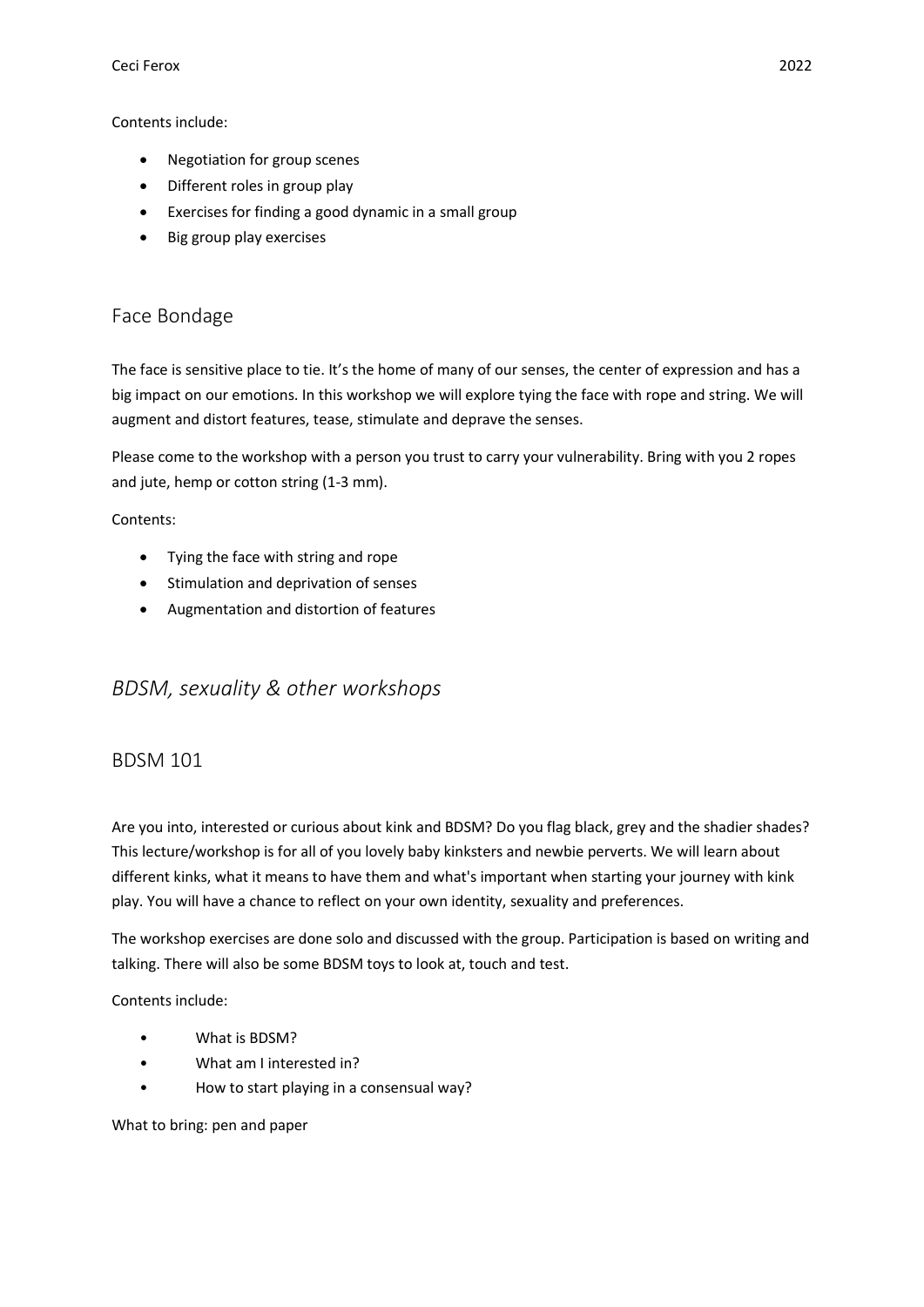## <span id="page-10-0"></span>BDSM Solo Play

Solo play is a valid way to practice kink that doesn't get nearly as much attention as it deserves. This is a workshop that will help you explore BDSM solo play regardless of if you are newbie or a seasoned self player.

We will talk about desires and needs, self-care and safety. We will also try out some practical exercises and share tips and tricks with each other.

What you need to take with you: any toys and supplies you like to use or are curious to try. A notebook and a pen.

#### <span id="page-10-1"></span>Impact Play 101

Join this workshop to learn about what kind of pain you like and how to more safely inflict pain on others. We will try out different kinds of techniques and pains, learn to negotiate and calibrate and find different ways to bottom for impact play. We will both use our body and different tools.

You can attend this workshop with a partner or several, or come solo and find someone to test techniques with at the workshop. Please not that there is a risk of bruising, fever and emotional dropping after a day of impact play.

#### Solo and partnered

Bring: your favourite impact play tools (if you have any), water bottle, snacks, a blanket.

What I teach/offer:

- Impact play techniques with body and tools
- Safety and negotiation
- Bottoming for impact play

## <span id="page-10-2"></span>Find your own bottoming journey

This is a workshop for bottoms to learn more about different styles of bottoming so they can embark on a journey of self-discovery. The goal is to get to know better your motivations, desires and communication style.

Contents may include: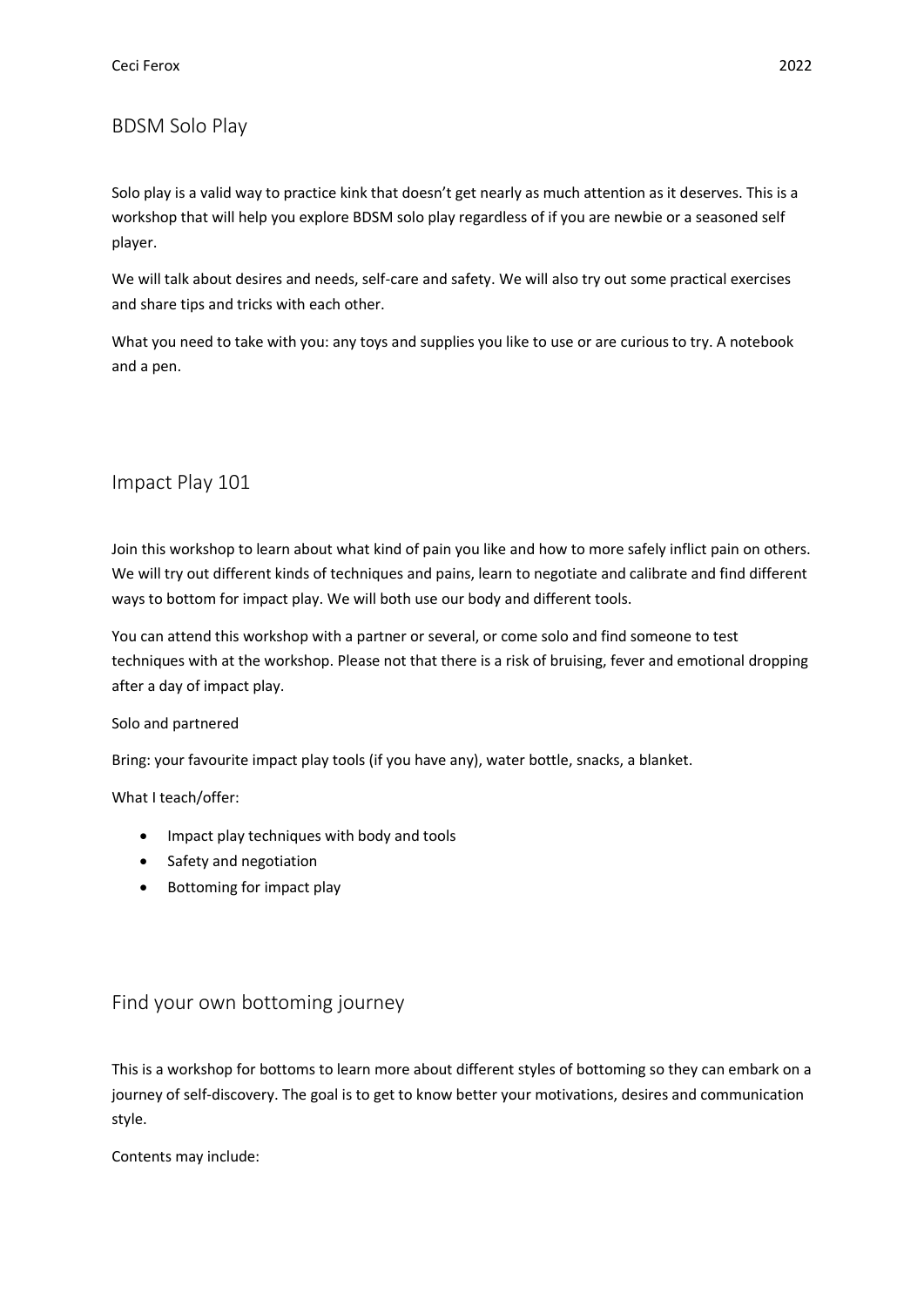- Bottoming styles and stereotypes
- Activity and passivity in the body and mind
- Body movement, tension, relaxation and resistance
- Sound and communication

## <span id="page-11-0"></span>The Grotesque Lab

The hypothesis of this lab is that our relationship to beauty is problematic. We don't usually allow ourself to be ugly or grotesque, and if we are, we try to explain it as a different way to be beautiful. The Grotesque Lab is focused on making space to share our uglies, and facing our own and other's grotesqueness and vulnerability in a neutral and understanding way.

CW: the content of this lab can be triggering and it needs a quiet, peaceful space. Returning to the world can be difficult, which should be reflected on choices on activities after the lab. Scheduling self-care after the lab is highly recommended.

Contents may include:

- Solo work on finding our uglies
- Solo or group work for displaying our grotesqueness
- Sharing our experiences in discussion
- Documenting our uglies

#### <span id="page-11-1"></span>Unwanted Pain and Sex

Unwanted pain during sex is something many people are left to deal with alone, it isn't often discussed and support can feel hard to find. Join Ceci Ferox in this workshop if you or someone close to you is experiencing unwanted pain during sex, or if you are curious about the topic. We will explore common reasons for pain during sex, tips and tricks for pain management as well as sharing our own stories, experiences and knowledge.

The information shared by Ceci in the workshop is focused on pain experienced in, on and around the genitals during sex. We welcome people who experience other kinds of unwanted pain during sex to join and share their experiences, too.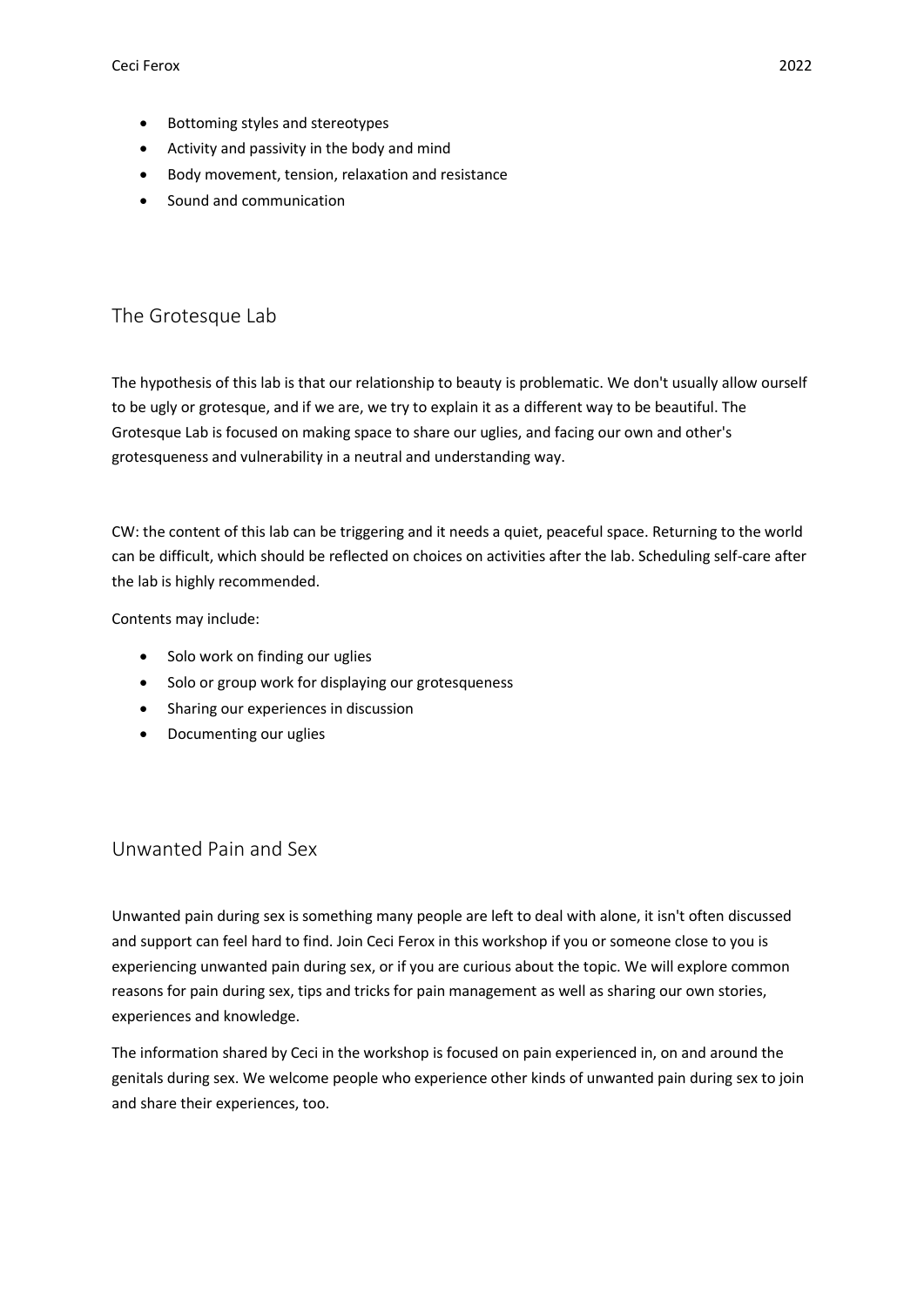## <span id="page-12-0"></span>Having Sex with Vulvas

You want to have sex with people with vulvas, but you're insecure about it? Or you think you already know everything (you probably don't)? You have a vulva and want to get more pleasure from it? This workshop is for you.

We will get nerdy about vulvas and vaginas and explore their anatomy and origin. We will talk about expectations and scripts to overthrow vulva myths. We will also find different techniques to give pleasure for vulvas and vaginas. The workshop also includes information on common vulva and vagina problems.

This workshop is meant for all vulva owners and people interested in having sex with vulva owners. We try to keep the conversation as safe as possible for trans and non-binary folks. We use gender neutral language and anatomical terms. We ask participants to be conscious of the language they use in the workshop.

What to bring: pen and paper

Contents include:

- Anatomy
- Busting myths
- Pleasure techniques
- Vulva and vagina problems

## <span id="page-12-1"></span>Negotiating Non-monogamy

Join this class to get practical tips and tools for negotiating non-monogamous relationships. This class gives a good base knowledge for beginners but even experienced non-monogamists can find good tips and tricks. The class is based both on lecture content and peer sharing.

The class topics include relationship styles, relationship content and tools for negotiation and conflict situations.

Contents:

- Negotiating relationship styles from hierarchical structures to relationship anarchy
- Tools for negotiating relationship content
- Active listening tricks and tools
- How to give feedback and bring up concerns
- Safety and boundaries in conflict